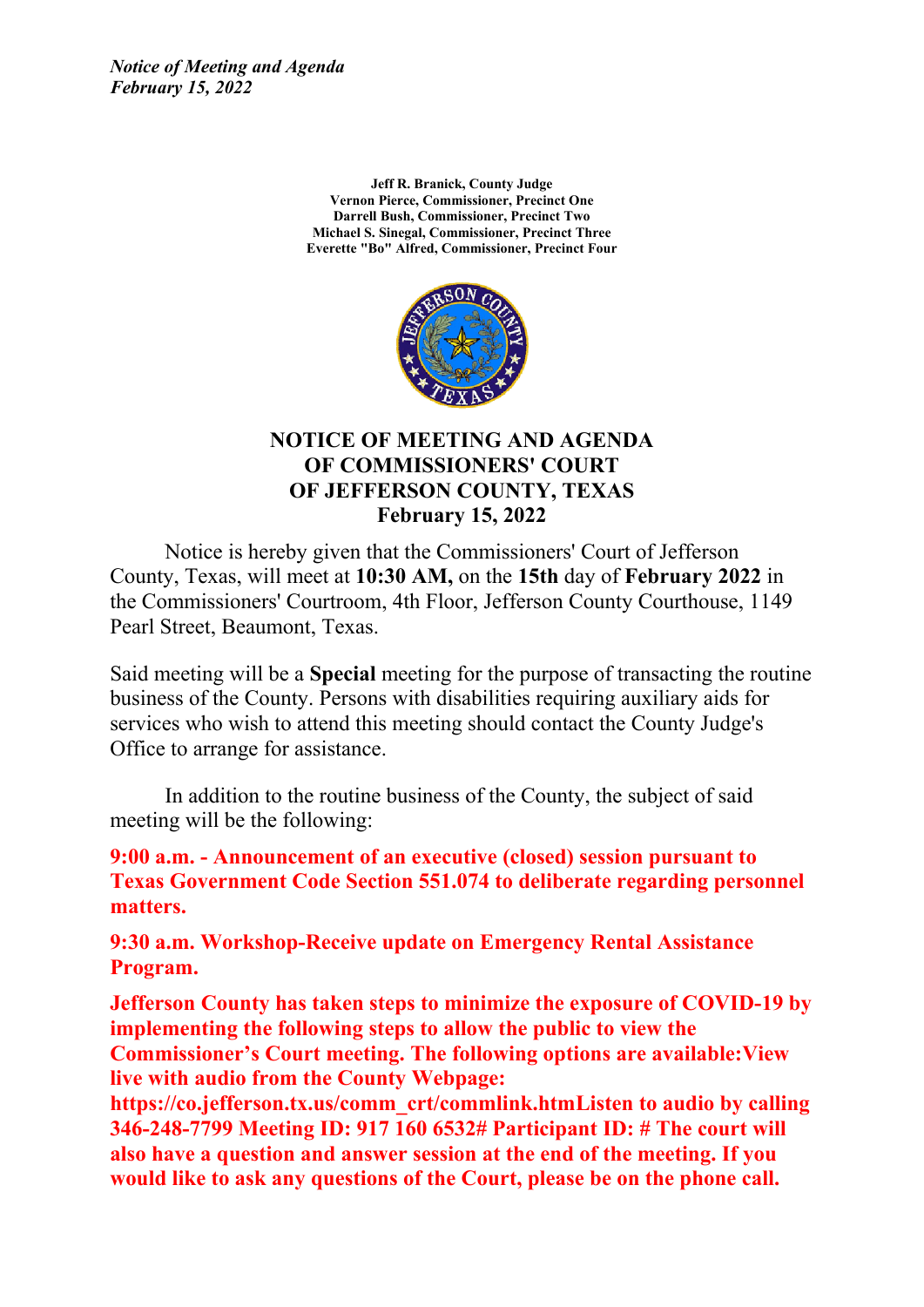*Notice of Meeting and Agenda February 15, 2022*

**The Court will give <sup>a</sup> question and answer session at the end of the meeting as time allows. You will be called upon by your last 4 digits of your phone number. If you do not have any questions, you can pass. Please be mindful that the audio portion of this meeting will be of better quality from the website.**

**INVOCATION: Michael S. Sinegal, Commissioner, Precinct Three**

**PLEDGE OF ALLEGIANCE: Everette "Bo" Alfred, Commissioner, Precinct Four**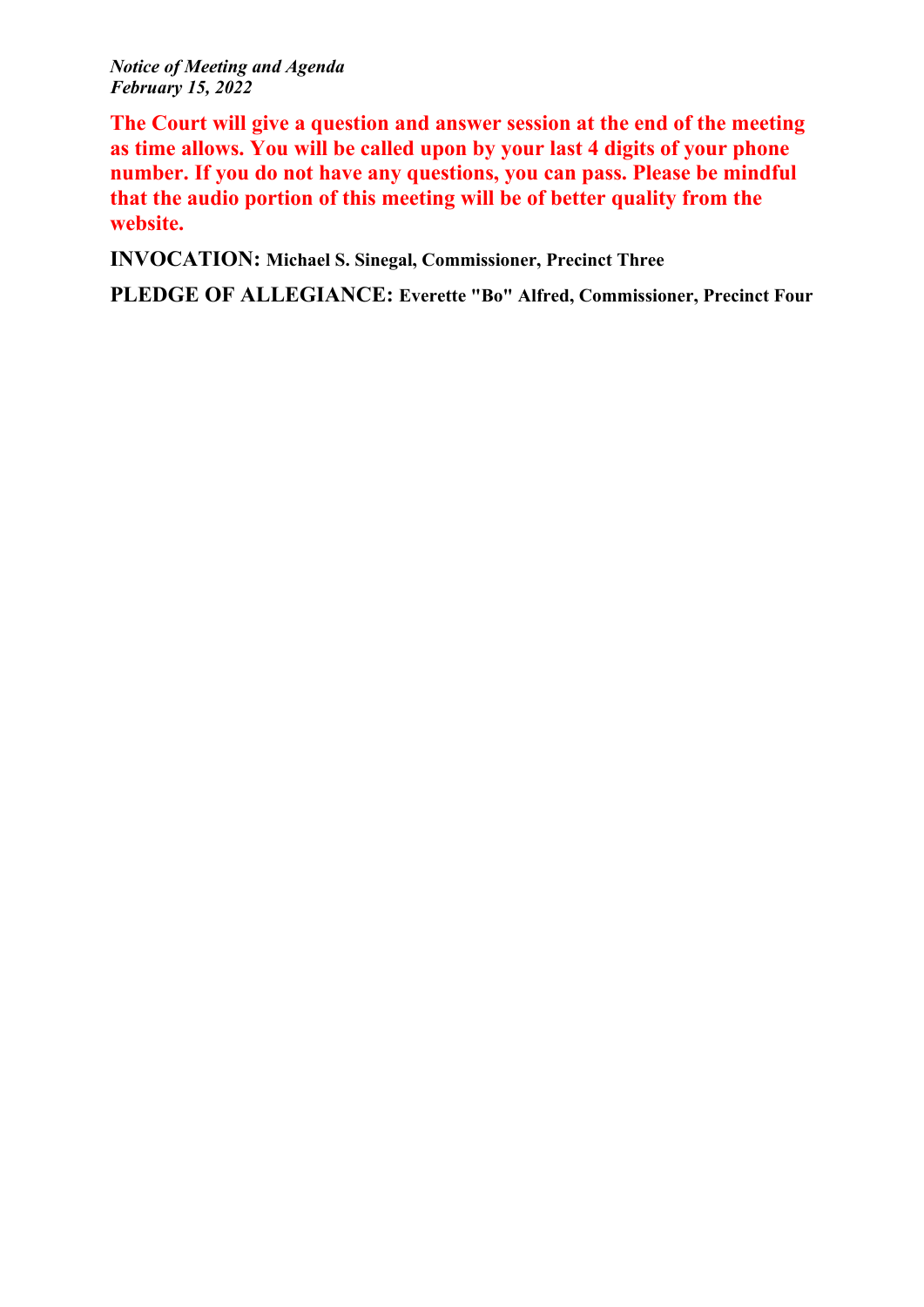# **PURCHASING:**

(a) Receive and file Change Order No. 3 for (IFB 21-004/JW) Phase VI: First-Time Sanitary Sewer Improvements Project for Jefferson County (Community Development Block Grant) with Jet Aeration of Texas, LLC. for an increase of \$9,251.00 for the addition of electrical subpanels required for two of the proposed installations and one additional grinder station installation; bringing the total contract from \$136,034.25 up to \$145,285.25. This project is funded by <sup>a</sup> Texas Community Development Block Grant from The Texas Department of Agriculture. (TxCDBG Contract No. 7218240); pursuan<sup>t</sup> to Chapter 262, Texas Local Government Code, the County Purchasing Act and 2 CFR Sections 200.318 – 326.

Change Order No. 3 - Phase VI Sewer [Improvements-Jet](http://co.jefferson.tx.us/agenda/agendas_pl/20220215_678/Attachments/Change Order No. 3 - Phase VI Sewer Improvements-Jet Aeration (IFB 21-004 JW).pdf) Aeration (IFB 21-004 JW).pdf

(b) Consider and approve purchase for Courthouse Cabling project to Maverick Communications in the amount of \$ 218,653.71. This in accordance with Region V Telecommunications Equipment, Supplies and/or Services Contract 20210204.

PHONE UPGRADE CABLE PROJECT [QUOTES](http://co.jefferson.tx.us/agenda/agendas_pl/20220215_678/Attachments/PHONE UPGRADE  CABLE PROJECT QUOTES 2022.pdf) 2022.pdf

(c) Consider and approve CS1000 Phone System Upgrade to Enterprise Systems Corporation in the amount of \$ 518,024.19. This is in accordance with TIPS Interlocal Purchasing System Networking Equipment, Software, and Services Contract 21050301.

PHONE UPGRADE [QUOTES](http://co.jefferson.tx.us/agenda/agendas_pl/20220215_678/Attachments/PHONE UPGRADE QUOTES 2022.pdf) 2022.pdf

(d) Consider and approve, execute, receive and file (Agreement 22-010/JW) with Thomson Reuters (Westlaw) for an online access subscription for County Court at Law No. 1. This single-user agreemen<sup>t</sup> is for <sup>a</sup> one-year term at <sup>a</sup> monthly cost of \$57.00 until the next DIR contract year begins on September 1, 2022, at which the cost will increase to \$60.00 per month, as shown on ATTACHMENT A. (DIR Contract Option 1-A, Option Years 5 and 6)

[ATTACHMENT](http://co.jefferson.tx.us/agenda/agendas_pl/20220215_678/Attachments/ATTACHMENT A.pdf) A.pdf (Agreement 22-010 JW) Thomson Reuters Online Access [Subscription](http://co.jefferson.tx.us/agenda/agendas_pl/20220215_678/Attachments/(Agreement 22-010 JW) Thomson Reuters Online Access Subscription - County Court at Law No. 1.pdf) - County Court at Law No. 1.pdf

(e) Consider and approve, execute, receive and file Task Order #2 for (RFP 21-024/YS), FEMA Grant Management and Insurance Advisory Services for Jefferson County with Tidal Basin Government Consulting, LLC.to provide gran<sup>t</sup> managemen<sup>t</sup> to apply for HMGP -COVID funds and application development assistance for future home elevations and to assist in gaining full approval for your FMA FY2020 elevation project for an amount not to exceed \$20,045.00; pursuan<sup>t</sup> to Chapter 262, Texas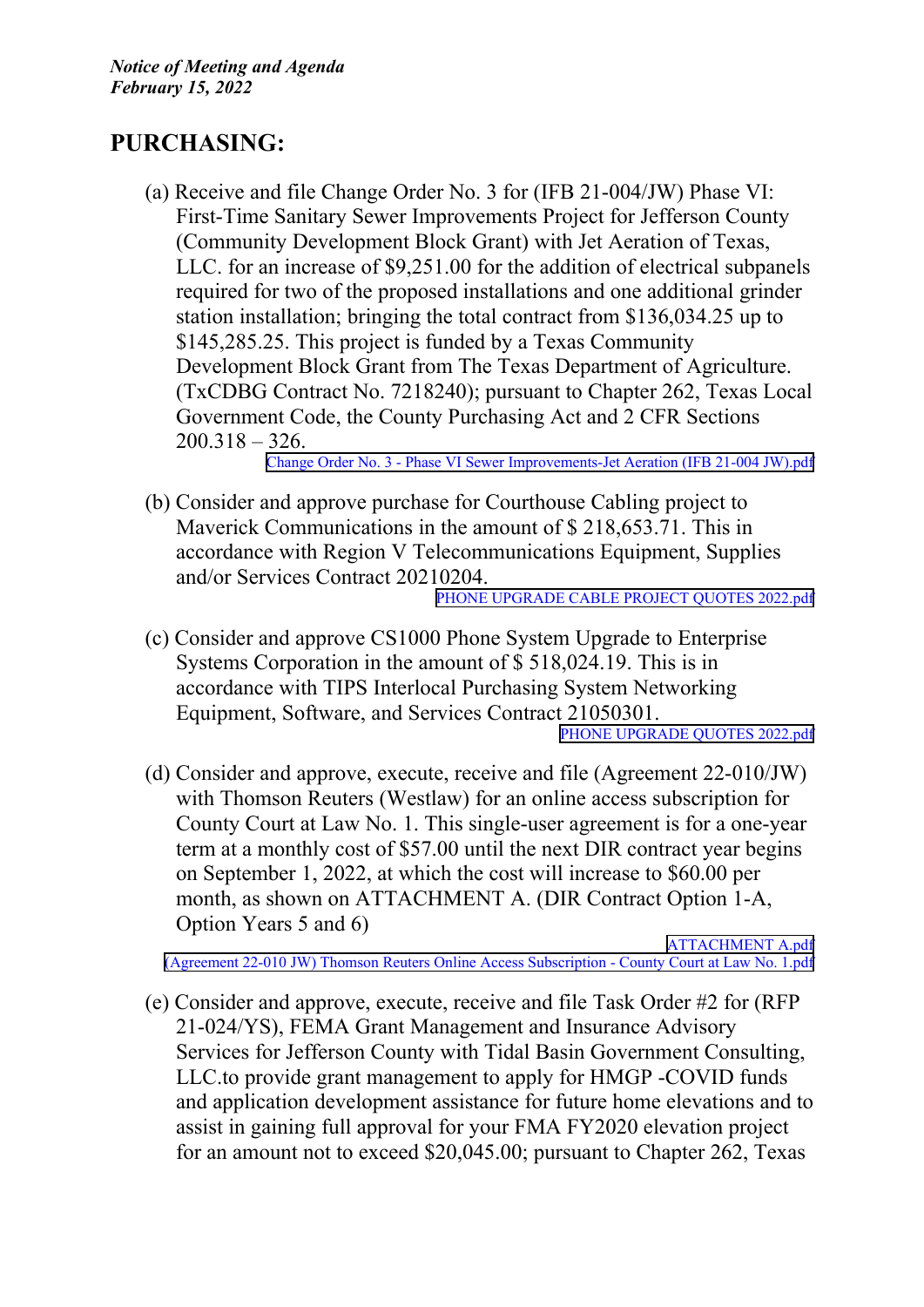Local Government Code, the County Purchasing Act and 2 CFR Section 200.318-326.

Tidal Basin Task Order 2 RFP [21-024YS.pdf](http://co.jefferson.tx.us/agenda/agendas_pl/20220215_678/Attachments/Tidal Basin Task Order 2 RFP 21-024YS.pdf)

(f) Consider and approve an auction of surplus property as authorized by Local Government Code §263.152 (a) (1) by Horn's Auction, Inc. The auction is scheduled for Saturday, March 5, 2022 at 9:00 a.m. Memorandum - Surplus Property [Auction.pdf](http://co.jefferson.tx.us/agenda/agendas_pl/20220215_678/Attachments/Memorandum - Surplus Property Auction.pdf)

## **COUNTY AUDITOR:**

(a) Consider and approve budget transfer – Voters Registration – additional cost for postage.

| 120-1031-415-4052 | <b>POSTAGE</b>      | $\frac{1}{2}$ \$12,500.00 |                    |
|-------------------|---------------------|---------------------------|--------------------|
| 120-1031-415-5077 | CONTRACTUAL SERVICE |                           | $\mid$ \$12,500.00 |

ccVoters [Registration](http://co.jefferson.tx.us/agenda/agendas_pl/20220215_678/Attachments/ccVoters Registration -021522.pdf) -021522.pdf

(b) Consider and approve budget transfer – District Clerk – additional cost for laptop.

| 120-2031-414-6002 | COMPUTER EQUIPMENT | 5550.00 |            |
|-------------------|--------------------|---------|------------|
| 120-2031-414-3078 | l OFFICE SUPPLIES  |         | 1 \$550.00 |

ccDistrict Clerk [-021522.pdf](http://co.jefferson.tx.us/agenda/agendas_pl/20220215_678/Attachments/ccDistrict Clerk -021522.pdf)

- (c) Consider and approve electronic disbursement for \$1,249.64 to Texas Department of Criminal Justice for February insurance reimbursement.
- (d) Consider and approve electronic disbursement for \$934,055.86 to LaSalle for revenue received from entities for inmate housing.
- (e) Consider and approve accepting gran<sup>t</sup> award modification 2 from High Density Drug Trafficking Area (HIDTA) program increasing award from \$16,200 to \$52,100, for the purchase of 2 Vigilant cameras for JCSO, award number G21HN0029A.

ccGrant Award Modification2 [-021522.pdf](http://co.jefferson.tx.us/agenda/agendas_pl/20220215_678/Attachments/ccGrant Award Modification2 -021522.pdf)

(f) Regular County Bills – check #492111 through check #492338. [0492111\\_0492338.pdf](http://co.jefferson.tx.us/agenda/agendas_pl/20220215_678/Attachments/0492111_0492338.pdf)

# **COUNTY CLERK:**

(a) Consider, possibly approve Congressional Resolution from United States Congress recognizing the personnel of the Jefferson County Emergency Operations Center for outstanding leadership in the Covid 19 pandemic.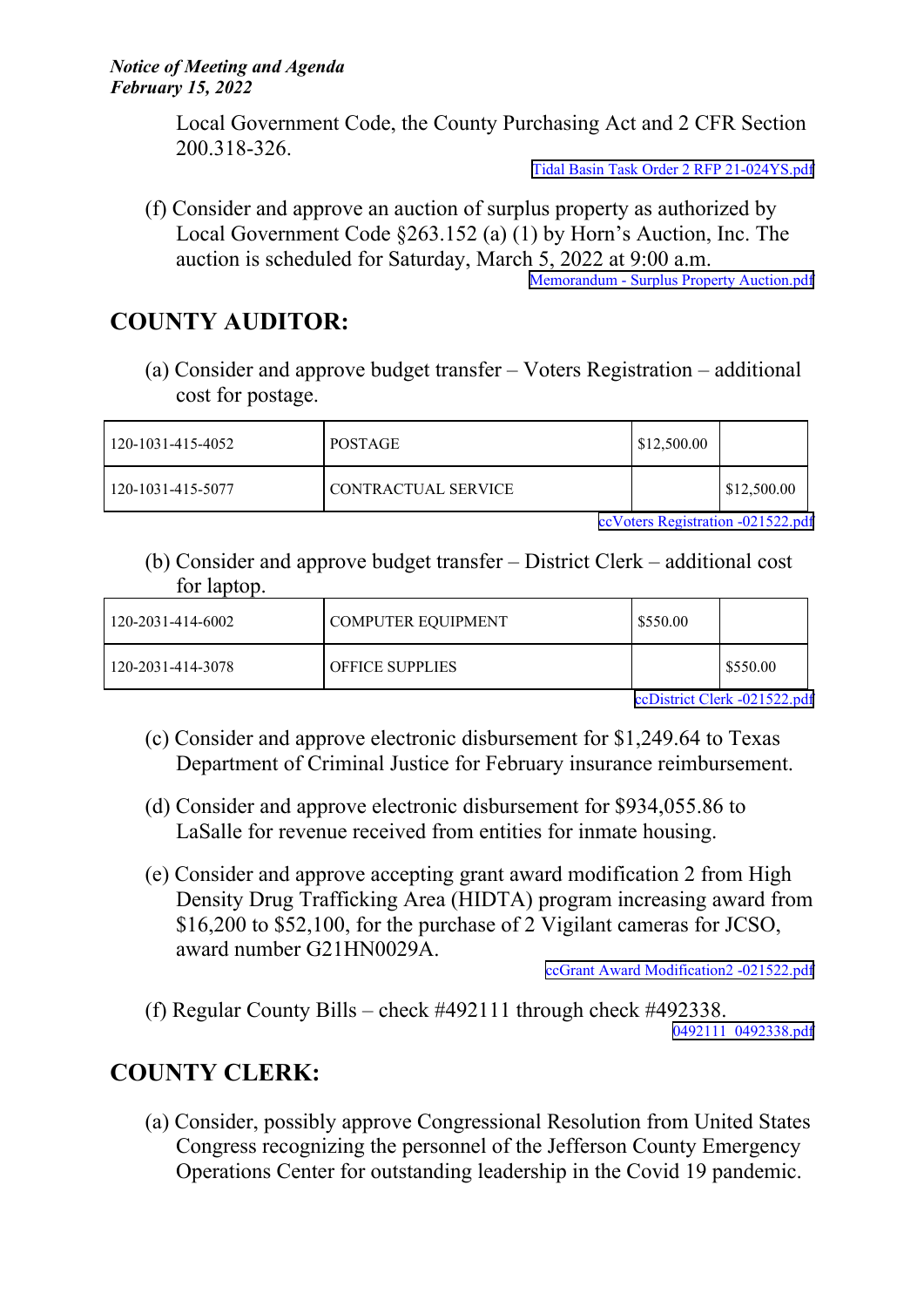- (b) Consider and possibly approve, execute, receive and file <sup>a</sup> Joint Election Agreement and Election Services Contract between Jefferson County and the City of Port Arthur for the election to be held on May 7, 2022. City of Port Arthur Contract - [signed.pdf](http://co.jefferson.tx.us/agenda/agendas_pl/20220215_678/Attachments/City of Port Arthur Contract - signed.pdf)
- (c) Consider and possibly approve, execute, receive and file <sup>a</sup> Joint Election Agreement and Election Services Contract between Jefferson County and Port Arthur Independent School District for the election to be held on May 7, 2022.

Port Arthur ISD Contract - [signed.pdf](http://co.jefferson.tx.us/agenda/agendas_pl/20220215_678/Attachments/Port Arthur ISD Contract - signed.pdf)

- (d) Consider and possibly approve the appointment of Central Counting Station and Early Voting Ballot Board personnel for the March 1, 2022 Joint Primary Election to include Central Counting Station Manager, Wayne Ozio; Tabulation Supervisor, Jeff Ross, Assistant Tabulation Supervisors, Mary Helm, Todd Frederick and Mike Bain; Co-Judge or Co-Chair, Clifton Simoneaux; Co-Judge or Co-Chair, John Stafford; and Early Voting Ballot Board Judge, Dina Carr.
- (e) Consider and possibly approve, execute, receive and file Order Calling for <sup>a</sup> Constitutional Amendment, Special, and Joint Election to be held on May 7, 2022. the Order includes the adoption of countywide vote centers for this election. The locations and times of Early Voting and Election Day voting are also attached.

Order for the May 7 [Election.pdf](http://co.jefferson.tx.us/agenda/agendas_pl/20220215_678/Attachments/Order for the May 7 Election.pdf)

(f) Consider and possibly approve, execute, receive and file Notice calling for <sup>a</sup> Constitutional Amendment, Special, and Joint Election for May 7, 2022.

Notice for the May 7 [Election.pdf](http://co.jefferson.tx.us/agenda/agendas_pl/20220215_678/Attachments/Notice for the May 7 Election.pdf)

(g) Notice of the selection and the convening of the Early Voting Ballot Board for the May 7, 2022 election.

Notice for the BB May 7 [Election.pdf](http://co.jefferson.tx.us/agenda/agendas_pl/20220215_678/Attachments/Notice for the BB May 7 Election.pdf)

### **COUNTY COMMISSIONERS:**

- (a) Consider, possibly approve, authorize the County Judge to execute, receive and file an Aerial Waiver permitting the Mosquito Control aircraft to fly at low altitudes over areas of Jefferson County pursuan<sup>t</sup> to the rules and regulations governing this type of application. AERIAL [WAIVER.pdf](http://co.jefferson.tx.us/agenda/agendas_pl/20220215_678/Attachments/AERIAL WAIVER.pdf)
- (b) Consider and possibly authorize the County Judge to execute <sup>a</sup> letter of termination, requested by the City of Beaumont, for <sup>a</sup> lease between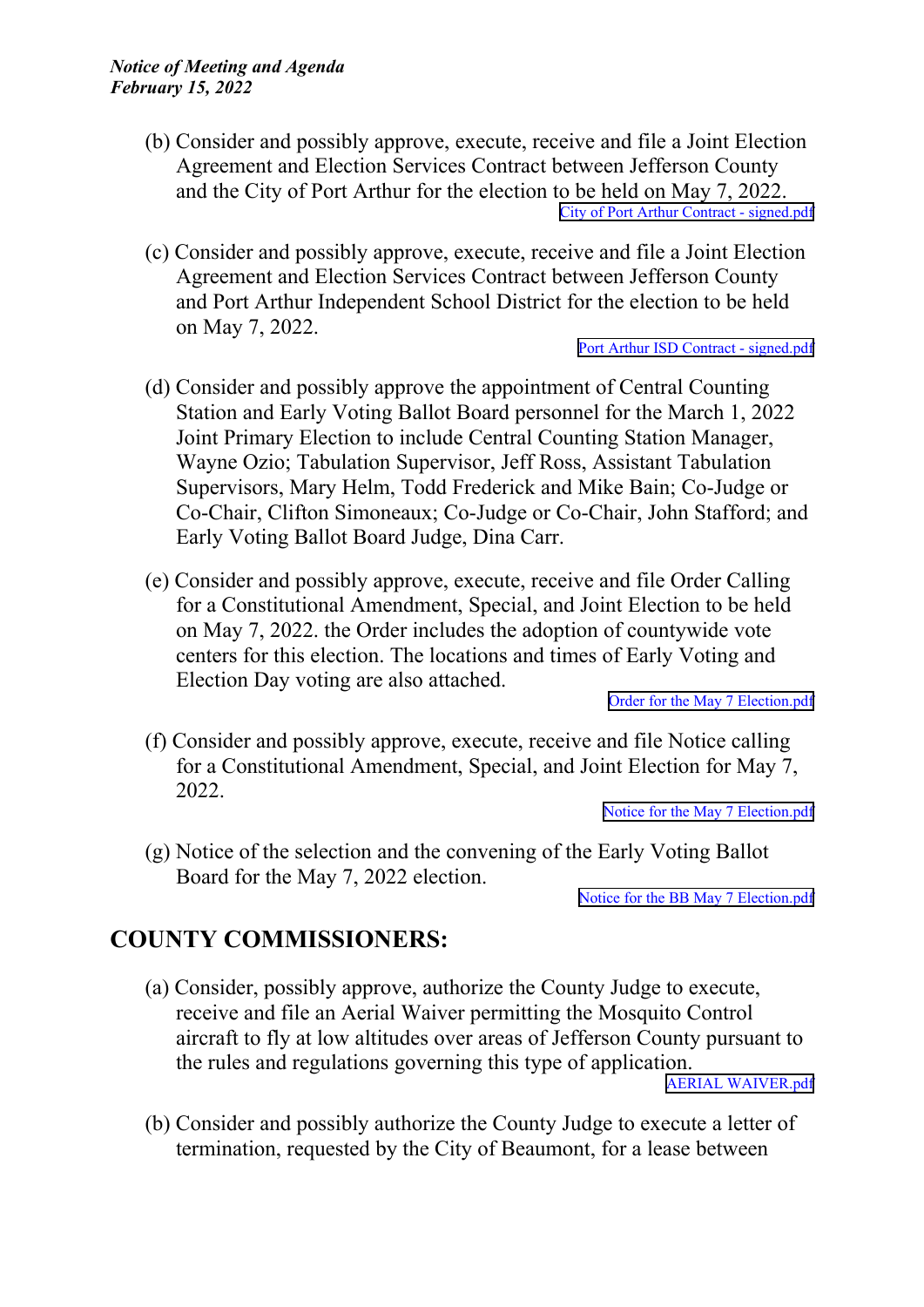Jefferson County and the City of Beaumont for property located on Sarah and Warren Streets.

LEASE TERMINATION REQUEST BETWEEN CITY OF BEAUMONT AND JEFFERSON [COUNTY.pdf](http://co.jefferson.tx.us/agenda/agendas_pl/20220215_678/Attachments/LEASE TERMINATION REQUEST BETWEEN CITY OF BEAUMONT AND JEFFERSON COUNTY.pdf)

(c) Consider and possibly approve Jefferson County Tourism Committee Hotel Occupancy Tax allocation recommendation for an Emergency Grant for The Beaumont Panthers. THE BEAUMONT PANTHERS - EMERGENCY GRANT [REQUEST.pdf](http://co.jefferson.tx.us/agenda/agendas_pl/20220215_678/Attachments/THE BEAUMONT PANTHERS - EMERGENCY GRANT REQUEST.pdf)

# **COUNTY TAX ASSESSOR-COLLECTOR:**

- (a) Consider and approve property tax refund to First Liberty National Bank in the amount of \$5,880.69 in accordance with Property Tax Code 31.11. Refund-First Liberty National Bank [\\$5,880.69.pdf](http://co.jefferson.tx.us/agenda/agendas_pl/20220215_678/Attachments/Refund-First Liberty National Bank $5,880.69.pdf)
- (b) Consider and approve property tax refund to Delaware and Dowlen Group in the amount of \$8,873.56 in accordance with Property Tax Code 31.11.

Refund-Delaware and Dowlen Group [\\$8,873.56.pdf](http://co.jefferson.tx.us/agenda/agendas_pl/20220215_678/Attachments/Refund-Delaware and Dowlen Group $8,873.56.pdf)

# **ENGINEERING:**

(a) Consider, possibly approve and authorize the County Judge to execute, receive and file an Interlocal Agreement (ILA) between Jefferson County and the Drainage District 7 (DD7) regarding the repair of the culvert crossing and Hebert Road and John's Gully, located in Precinct #3, as provided for in the construction plans and estimate in Attachment A.

February 15, [2022Appendix](http://co.jefferson.tx.us/agenda/agendas_pl/20220215_678/Attachments/February 15, 2022Appendix A Plans and Estimate.pdf) A Plans and Estimate.pdf February 15,2022 Hebert Road Interlocal [Agreement](http://co.jefferson.tx.us/agenda/agendas_pl/20220215_678/Attachments/February 15,2022 Hebert Road Interlocal Agreement (signed by DD7).pdf) (signed by DD7).pdf

(b) Execute, receive and file Pipeline Permit 01-P-22 and Road Use Agreement between Jefferson County and Kinder Morgan, for the purpose of repairing <sup>a</sup> natural gas pipeline on E. Clubb Road. This project is located in Precinct 4.

# **OTHER BUSINESS:**

**Receive reports from Elected Officials and staff on matters of community interest without taking action.**

### **\*\*\*DISCUSSION ON ANY OTHER ITEM NOT ON AGENDA WITHOUT TAKING ACTION.**